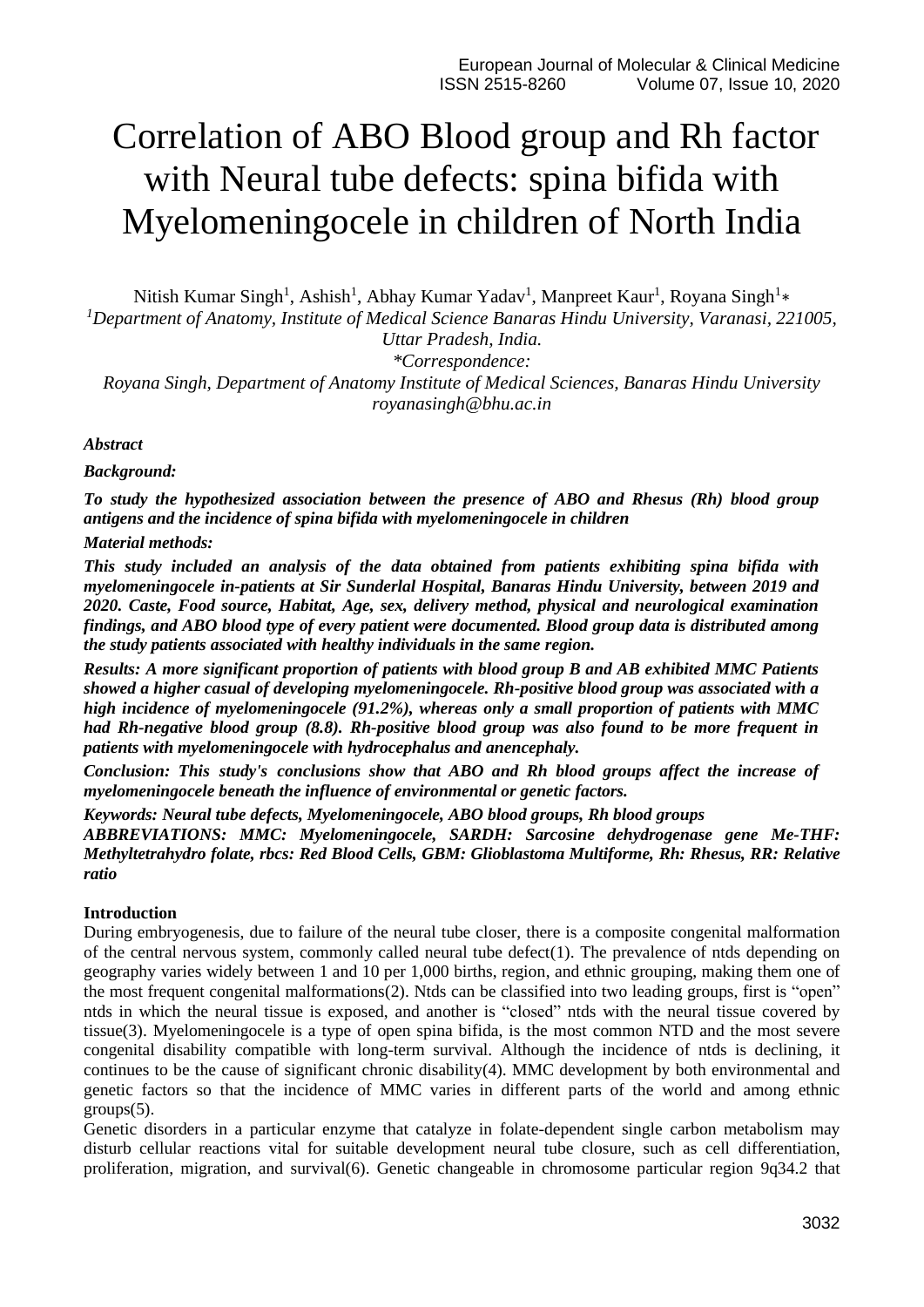synthesized Sarcosine dehydrogenase gene (SARDH) and the most common enzyme is synthesized on chromosome location 1p36 is Methylenetetrahydrofolate reductase gene (MTHFR), which have essential roles in folate metabolism, have been informed to be risk factors for the development of neural tube defects(7).

 In 1901 Karl Landsteiner was first given ABO blood system, The particular region on chromosome 9p that determine the A and B phenotypes that express particular gene according to Mendelian codominant manner(8). Different societies have different Gene frequencies in the blood groups, which vary from person to person and a risk factor creates for several diseases. Numerous studies show a relationship between diseases and blood groups(9). Aantigenic, genetic substances are found mostly on the surface of red blood cells (rbcs) and some other cells and tissues. Hereditary polymorphic features transferred between individuals and communities can be found in blood group antigens. ABO and Rh blood groups are seen in the entire human population(10). However, their frequency and distribution are different among nations and races. ABO blood group antigen genetic localization is on the 9q34.2 region, whereas the Rh blood group antigen is on the 1p36 region(11).ABO and Rh antigens and some powerful enzymes play a crucial role in the folate pathways regulated by gene product on location. We imagined an association between surface antigens on RBC and MMC development. Thus, in this study, we investigated the relationship between the distribution of ABO or Rh blood group antigens and MMC incidence in North Indian people.

## **Materials and methods**

This study included an analysis of the data obtained from patients exhibiting spina bifida with myelomeningocele in-patients at Sir Sunderlal Hospital, Banaras Hindu University, between 2019 and 2020. Caste, Food source, Habitat, Age, sex, delivery method, physical and neurological examination findings, and ABO blood type of every patient were documented. The blood group of the cases and controls was collected by a single trained and calibrated investigator using the finger-prick method and the tube method's blood typing. Patients were classified according to blood group (A, B, AB, and O) and Rh status (+ or −). The other blood samples were measured (Sysmex XE-2100; Kobe, Japan)(12). Blood group data is distributed among the study patients associated with healthy individuals in the same region.

#### **Statistical Analysis**

The normality of the dispersal of the continuous variables uses Kolmogorov–Smirnov test. Continuous variables with normal distribution were expressed as mean  $(\pm$  standard deviation). Variables with skewed distribution were communicated as median (minimum-maximum), and categorical variables were expressed as percentages (%). A Chi-square test was executed to compare two proportions (from independent samples), expressed as a percentage. Statistical analysis was with medcalc Statistical Software version 18.11.3 (medcalc Software bvba, Ostend, Belgium; https://www.medcalc.org; 2019) and SPSS version 20.0 Windows. A P value of <0.05 was defined as statistically significant.

# **Results**

A total of 57 patients were diagnosed with MMC and operated upon (Table I). The distribution of blood groups in these patients was as follows: A:  $26 (45.6\%)$ , B:  $9 (16\%)$ , O: 17 (30%), AB: 5 (8%); Rh(+): 52 (91.2%), Rh(−): 5 (8.8%) (Table I).

| Characteristic              | Value        |
|-----------------------------|--------------|
| <b>Maternal Age (years)</b> | $25.5 \pm 5$ |
| Gender                      | N(%          |
| <b>Male</b>                 | 26(45.6)     |
| Female                      | 31(54.4)     |
| Method of Delivery          | N(%          |
| <b>Vaginal</b>              | 9(15)        |
| <b>Caesarian-section</b>    | 48(85)       |
| Lesion Level                | N(%)         |

**Table I:** Demographic Features of Myelomeningocele Patients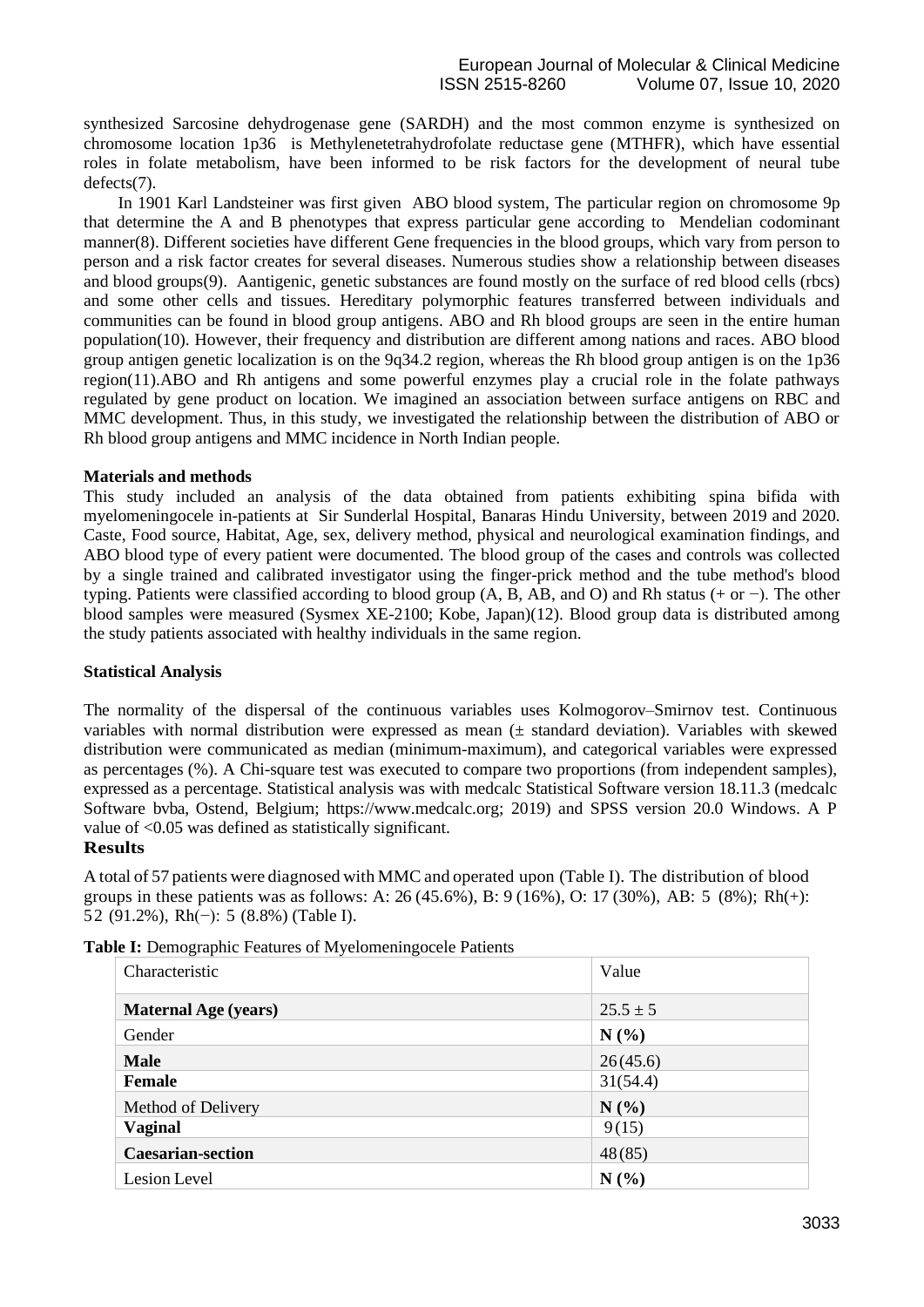| <b>Cervical</b>        | 1(1.7)    |  |  |
|------------------------|-----------|--|--|
| <b>Thoracic</b>        | 4(7)      |  |  |
| Thoracolumbar          | 21(36.8)  |  |  |
| Lumbar                 | 26(45.7)  |  |  |
| <b>Sacral</b>          | 5(8.8)    |  |  |
| Hydrocephalus          | N(%       |  |  |
| $(+)$                  | 48(84.2)  |  |  |
| $\left( \cdot \right)$ | 9(15.8)   |  |  |
| <b>Blood groups</b>    | N(%)      |  |  |
| $\mathbf{A}$           | 26(45.6)  |  |  |
| B                      | 9(16)     |  |  |
| $\mathbf 0$            | 17(30)    |  |  |
| AB                     | 5(8.4)    |  |  |
| $Rh (+)$               | 52 (91.2) |  |  |
| $Rh(-)$                | 5(8.8)    |  |  |

When comparing patients with MMC with healthy blood donor controls, B and AB blood groups were found 19% and 24% higher at MMC patients. But these results were not statistically important in association with a risk of developing MMC. Compared to the O blood group, the relative risk (RR) ratio of patients with B and AB blood groups was 1.31 and 1.32, respectively. This suggests that individuals with group B and AB have a higher-than-expected chance of developing MMC. "Rh-positive" blood type was associated with a high incidence of MMC (91.2%), whereas the "Rh-negative" blood group showed the least association with MMC (8.8%). Comparison of healthy controls with the MMC group revealed that Rh-positive patients were at higher risk of MMC development (p=0.42). Patients with Rh-positive blood group showed a significantly higher probability of developing MMC when compared with Rhnegative patients (RR=2.34) According to concomitant pathologies (such as hydrocephalus), subgroup analysis revealed that Rh-positive blood group was more frequent in patients with MMC with hydrocephalus than in the average population **(Table II).**

**Table II:** Subgroup Analysis of Blood Groups According to Related Pathologies

| <b>Blood Group</b>     | $MMC$ n=57 | ${\bf P}$ | $MMC +$<br>Hydrocephalus n=38 | $\mathbf{P}$ | <b>Control</b><br>$n=120$<br>(%) |
|------------------------|------------|-----------|-------------------------------|--------------|----------------------------------|
| $\mathbf{A}$           | 26 (45.6%) | 0.5667    | $17(44.8\%)$                  | 0.5571       | 43.40%                           |
| B                      | 9(16%)     | 0.4351    | $5(13.1\%)$                   | 0.6407       | 15%                              |
| $\mathbf 0$            | 17 (30%)   | 0.5504    | 13 (34.2%)                    | 0.9589       | 33%                              |
| $\mathbf{A}\mathbf{B}$ | $5(8.4\%)$ | 0.5602    | $3(7.9\%)$                    | 0.987        | 8.50%                            |
| $Rh(+)$                | 52 (91.2%) | 0.0428    | 34 (89.5%)                    | 0.1182       | 85.90%                           |
| $Rh(-)$                | $5(8.8\%)$ | 0.0428    | $4(10.5\%)$                   | 0.1182       | 14.10%                           |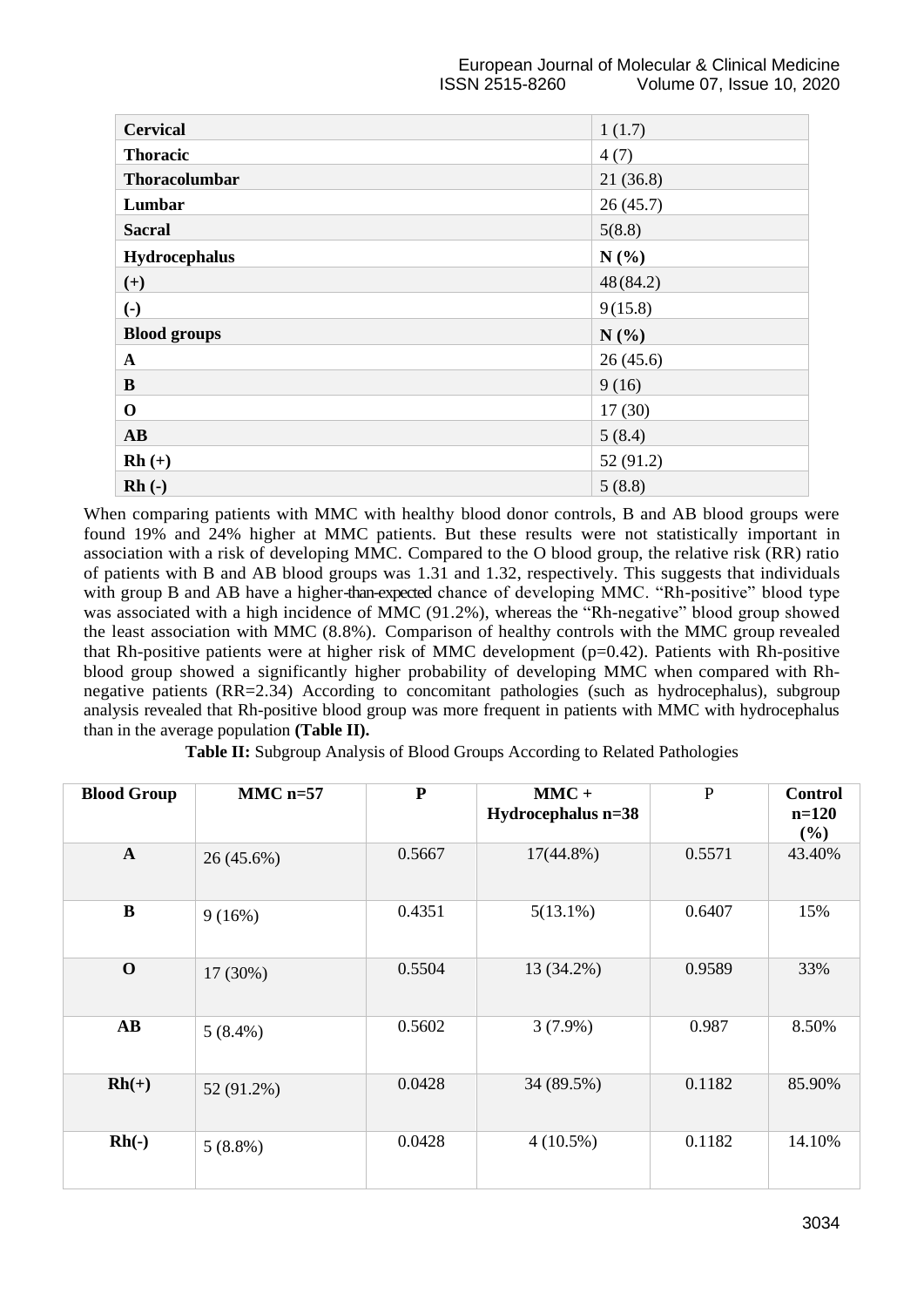## **MMC: myelomeningocele, n: number of patients, p: p-value, Rh: Rhesus, (+): positive, (-): negative**

#### **Discussion**

In this analysis, we estimated the relationship between the most common blood group antigens and myelomeningocele. To our information, this is the first study to evaluate ABO and Rh blood groups as risk factors for the development of MMC. Among MMC cases and controls from extensive cohort studies in the same regions, we observed a significantly elevated risk for MMC among those with B blood group compared with those with non-B blood groups. The maximum risk was found in patients with the B blood group, followed by an intermediate risk in patients with the AB blood group. Also, Rh positivity was found to be associated with MMC development. Neural tube defects are among the multi-factorial disorders based on genetic predisposition. One of the essential environmental risk factors for MMC is low maternal folate intake(13). Therefore, the preconceptional folic acid usage has been reported in the literature as one of the preventative measures used to reduce MMC development risk. As a result, MMC development and recurrence were reduced by 50% to 85%(14). However, genetic variations that cause inadequate functioning of endogenous folate metabolism, such as the 667C>T polymorphism in the MTHFR gene, are associated with an increased MMC risk(14).Folate metabolites play a significant role as cofactors of many different enzymes involved in processes such as purine and pyrimidine synthesis, DNA and protein methylation. Deficiencies in folate-dependent one-carbon metabolism, crucial for methylation reactions and nucleic acid synthesis, play an essential role in MMC development(15).

Disorders in this metabolism may affect cellular responses necessary for proper neural tube formation, such as cell proliferation, survival, differentiation, and migration. It is known that variations of the MTHFR gene on chromosome 1p36 and SARDH gene on chromosome 9q34 in endogenous folate metabolism significantly increase MMC development. Methyltetrahydrofolate (Me-THF), the product of MTHFR, is the predominant circulating form of folate(16). However, folate forms like 5,10-methylenetetrahydrofolate, a substrate of MTHFR, are mainly inside the cell and do not circulate. Polymorphism in the MTHFR gene disrupts folate metabolism and causes a decrease in plasma folate levels. The oxidative demethylation of sarcosine glycine is catalyzed by Sarcosine dehydrogenase (a key intermediate product in folate-dependent carbon metabolism) encode by SARDH to stimulate folate- mediated transfer of mono carbon units essential for DNA repair and synthesis(17).

Conversely, meaningfully increased homocysteine levels have been found at pregnancies affected by MMC, making SARDH a more valuable genetic factor for mmcs. These two molecules are vital for embryonic development. In particular, the amino acid polymorphism of SARDH (rs2073817) significantly increases the risk of MMC. These two enzymes, essential for the continuity of folate metabolism, are located on the same chromosomes as ABO antigens (chromosome 9q34) and Rh antigen (1p36)(18).

Previous studies have found associations of ABO blood groups with pathologies such as Alzheimer's disease, neurodegenerative diseases, neurological diseases, and neoplastic lesions of the central nervous system such as glioblastoma multiforme (GBM) or astrocytoma. In their study of patients with GBM, Allouh et al. reported a 2.1 times increased risk in patients with A blood group compared with those with O blood group(19). c Due to the close similarity between genetic locations of important enzymes in folate metabolism and ABO and Rh antigens, allele variants in ABO and Rh genes on chromosomes 9q34 and 1p36 may be an essential site for MMC hereditary susceptibility(5).

# **CONCLUSION**

In conclusion, we have found differences in ABO blood groups' distribution pattern in patients with MMC than the general healthy population. Individuals with Rh antigen had a high risk of developing MMC. Based on this study's conclusions, we suggest that ABO and Rh blood groups impact the development of MMC under the influence of environmental or genetic factors.

- 1. Rewane A, Munakomi S. Embryology, Central Nervous System, Malformations. StatPearls. 2020.
- 2. Salih MA, Murshid WR, Seidahmed MZ. Epidemiology, prenatal management, and prevention of neural tube defects. Vol. 35, Saudi medical journal. 2014. p. S15–28.